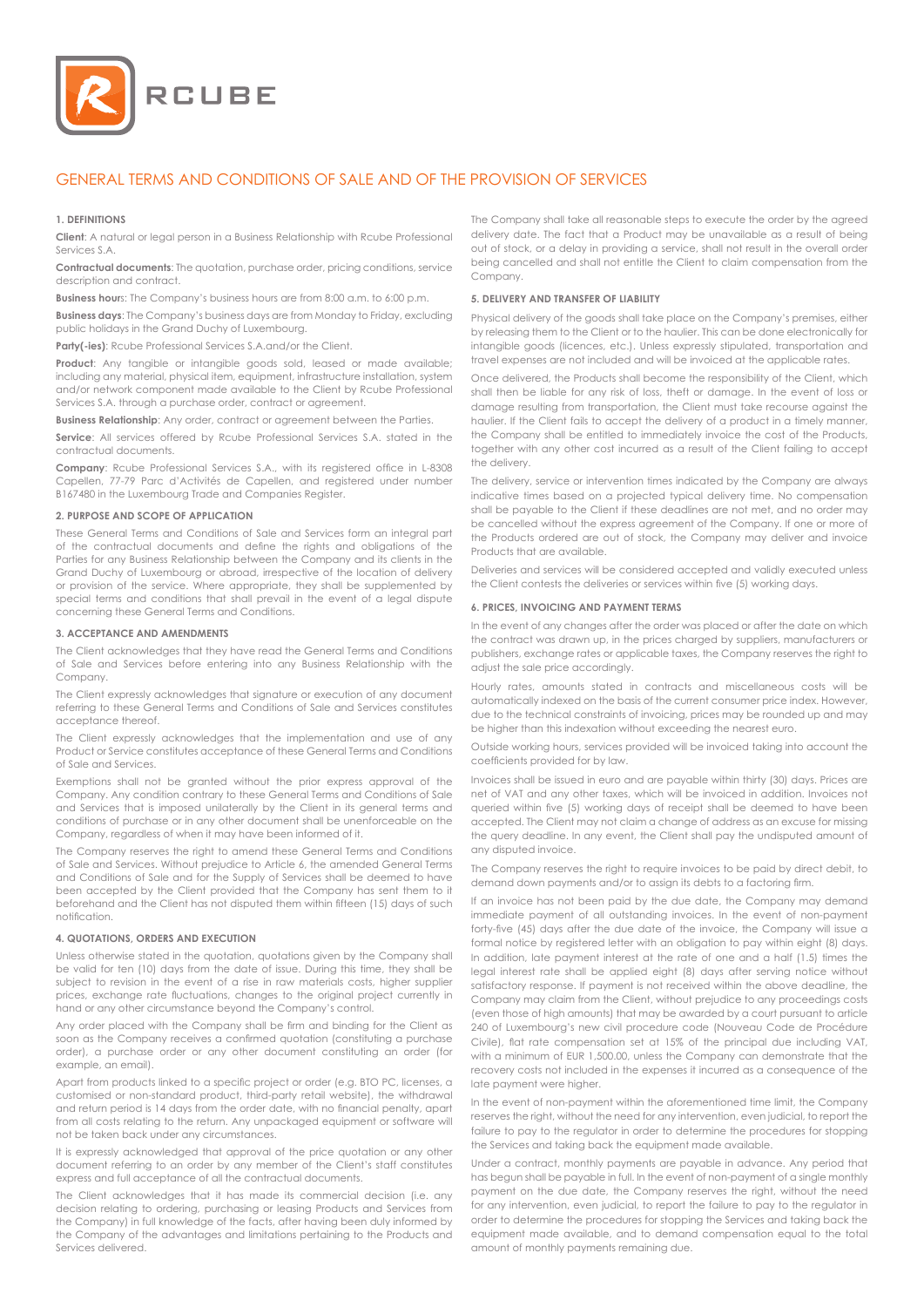# **7. RETENTION OF TITLE**

The Company shall retain title to the Products sold until the price has effectively been paid in full. The risk linked to the Products sold shall transfer to the Client when the product is released to the Client or the haulier, irrespective of the date of transfer of title. In the event of non-payment of the full price of Products in terms of the principal amount and interest, the Company reserves the right, without the need for any intervention, even judicial, to report the failure to pay to the regulator in order to determine the procedures for taking back the products from the Client. The Client may not pledge the Products as collateral, exchange them or sell them until they have been paid for in full.

#### **8. TRANSFER**

Without prejudice to the Company's right to subcontract all or part of its services to a third party, neither party may transfer, sub-license or otherwise reallocate one of its rights in respect of an order, agreement or contract without the prior written consent of the other party. Such consent shall not be refused or delayed without good reason; however, nothing shall obstruct or limit the Company's right to transfer, sub-license, reallocate or otherwise sell any of its rights or obligations to its subsidiaries or sister companies.

#### **9. OBLIGATIONS OF THE CLIENT**

The Client shall be bound by an obligation to cooperate with the Company to ensure that the products and services are effectively supplied. In particular, it shall send the Company, under its own responsibility, any documents, licences, authorisations and information that the Company has indicated as being necessary for the performance of its task. It shall put the Company in contact with all persons concerned by the object of its task and shall appoint a single contact person to coordinate it. It shall provide the Company with all the equipment it requires to perform its task (office, PC, connections, access to installations, electrical power, etc.) and shall take all necessary steps to back up its own data.

The Client shall be responsible for ensuring that intellectual property rights are complied with and that the designs, products and software that it chooses to install or have installed on its systems by the Company are used lawfully. The Client shall refrain from reproducing or copying them by any means whatsoever or forwarding them to third parties without the express authorisation of their authors. Under no circumstances shall the Company be held liable for the Client's unauthorised use of software. The Client undertakes to compensate the Company for any and all damages resulting from the unauthorised use of designs, products and software on the part of the Client.

Under a leasing agreement, the Client shall ensure that it uses the leased equipment responsibly and in an environment that complies with the specifications. Only the Company may carry out maintenance and any repairs. The Client shall pay the costs thereof and will not be eligible to claim a reduction in the rental cost or termination of the agreement. It undertakes to insure the leased equipment at its own expense for the entire term of the leasing agreement. It shall return the equipment at its own expense and under its own responsibility, in its original packaging and in good working order, subject to normal wear and tear after being used by technically competent operators. If the Client fails to return the equipment for any reason whatsoever, it shall refund the Company the equivalent value, plus a flat fee equivalent to three (3) months' rent. The Company shall retain title to the leased equipment (equipment and software) for the entire term of the leasing agreement. The Client shall never pledge the leased equipment as collateral, exchange it or transfer its title.

# **10. NON-SOLICITATION**

Throughout the term of the Business Relationship and for a period of twenty-four (24) months following its expiry, the Client undertakes:

- not to solicit, directly or indirectly, any employee of the Company (even if at the employee's initiative) with a view to offering him/her a job, regardless of his/her status (whether or not a salaried employee), irrespective of whether the employee is involved in the business relationship;
- not to collaborate with a third party company with a view to the soliciting employees of the Company for the purpose of offering them employment;
- not to accept the employee's services from a third party company.

This clause applies to the territory of the Grand Duchy of Luxembourg as well as to Belgium and France.

In the event of non-compliance with this obligation, the Client shall pay the Company a lump-sum compensation, payable immediately, of twelve (12) times the last gross monthly remuneration paid by the Company to the said employee for a full month's work.

### **11. COMPLAINTS HANDLING**

# **a. Contact**

The Client may contact a member of the Company's staff, preferably in the department that is the subject of the complaint, or through its account manager at the Company on telephone number +352 31 71 32-1.

Alternatively, the Client may submit a complaint using the contact form available on the website http://www.rcube.lu, or by sending an email to plaintes@rcube. lu, or by writing to the Company's registered office. In all cases, the Client shall ensure that it provides all the details (company name, contact, address, email address and telephone number) as well as all the information in its possession (administrative, financial, sales, technical complaint, etc.) and a detailed description of the problem with references, where available.

### **b. Complaints handling**

The Company will acknowledge receipt of the Client's complaint within two working days of receipt and will attempt to resolve the problem as quickly as possible. The Company will gather and investigate all relevant evidence and information relating to the Client's complaint. The Company will provide a response no later than one month from the date the complaint is received. If, for any reason, a response cannot be provided within this time limit, the Company will keep the Client informed of the causes of the delay and indicate the date by which its investigation is likely to be completed. If the Client has not received a satisfactory response from the managers with which the complaint was initially lodged, it may escalate its complaint to the senior management level of the Company at the following address: compliance@rcube.lu.

Our complaints handling procedure is governed and defined in full compliance with the provisions of the CSSF and applicable laws. It is available on the Company's website http://www.rcube.lu. If the complaints dealt with at senior management level have not resulted in a satisfactory response for the Client, the Company will provide it with a detailed explanation of its position and inform it in writing that it may use the CSSF's resolution procedure available on www.cssf.lu.

#### **12. WARRANTY**

The Company expressly indicates that in its capacity as a reseller, it is the intermediary between the manufacturer/publisher and the Client, and that the products sold by the Company are therefore guaranteed under the terms and conditions laid down by the manufacturer/publisher.

The warranty obligations of the manufacturer/publisher apply only in the Grand Duchy of Luxembourg. If the equipment is exported outside the Grand Duchy of Luxembourg, it is the Client's responsibility to ensure that the manufacturer/ publisher warranty is valid in the country to which the equipment is exported.

In the event of a problem, the Client will be able to claim against the manufacturer/ publisher warranty either directly or through the Company. If the Client chooses to go through the Company, any costs incurred as a result of the Company's intervention to apply the manufacturer/publisher warranty will be invoiced in addition. Any claim against the manufacturer/publisher warranty shall not represent grounds for suspending the payment of any amounts due, cancelling a sale or terminating an agreement. This warranty shall exclude loss of data under any circumstances.

#### **a. Manufacturer warranty on equipment sold or leased**

Regardless of whether equipment has been sold or leased, the Company offers no express or implied warranty as regards its quality, market value or suitability for a particular use

The manufacturer warranty does not cover equipment sold or leased if it has not been used or maintained in a responsible manner by the Client and/or has been modified, transformed, repaired or dismantled, even partially, by any person outside the Company. Nor is the equipment covered by the manufacturer warranty if the damage was caused by the Client, and in particular as a result of equipment supplied by the Company being connected to equipment of another origin, or used in an environment that does not conform to the manufacturer's specifications (temperature, humidity, corrosive or dusty atmosphere, fluctuating voltage, etc.). Within the framework of this manufacturer warranty, the Company's warranty obligation is limited exclusively to replacing and/or repairing the defective parts of the equipment sold or leased by the Company and the labour required to replace and/or repair said defective parts. Specifically excluded from the manufacturer warranty, in addition to shipping and travel costs, are all other services such as, for example, but not limited to: reconfiguring equipment, setup, reinstalling software (including operating systems), reinstalling applications and/or drivers, integration, updates, data transfers, etc. These services shall be invoiced at the Company's hourly rate in force on the day they are performed. The repaired or replaced parts shall be guaranteed for the remaining period of the original manufacturer warranty. The Company shall be under no obligation to lend replacement equipment while the defective equipment under manufacturer warranty is being repaired or replaced. If the Company has lent equipment to replace equipment in repair or maintenance, this equipment has been lent on a strictly temporary basis and must be returned immediately on request. The Client may not claim compensation of any kind.

#### **b. Software publisher warranty – updates**

regardless of whether software has been sold or leased, the Company offers no express or implied warranty as regards its quality, market value or suitability for a particular use. The Company does not guarantee the uninterrupted or defectfree operation of the software. The Company offers no warranty in the event of incompatibility or malfunction occurring after a software update, whether at the express request of the Client or as part of a maintenance agreement, and whether performed by the Company, the Client or automatically.

Specifically excluded from the publisher warranty, in addition to shipping and travel costs, are all other services such as, for example, but not limited to: reconfiguring equipment, set-up, reinstalling software (including operating systems), reinstalling applications and/or drivers, integration, updates, data transfers, etc. These services shall be invoiced at the Company's hourly rate in force on the day they are performed.

#### **13. SUBCONTRACTING**

Without prejudice to Article 18.b, the Client acknowledges and accepts that certain solutions and services can only be provided by combining the Company's services with those of service providers or subcontractors, such as, inter alia, telecommunications and internet service providers, data centres and IT services providers. The Company reserves the right to subcontract all or part of its services to one or more third parties and to change subcontractor at any time, provided that the services are at least equivalent and have no impact on the Client.

The Company reserves the right to work with other subcontractors based on its needs and shall give advance notice to the Client in the event that it is affected by such new subcontracting arrangements. The service provided by the new subcontractor will be of at least equivalent quality to the service provided by the previous subcontractor.

#### **14. LIMITATION OF LIABILITY**

Unless expressly stipulated to the contrary, the Company's obligations shall constitute best-endeavour obligations. The Client shall choose the equipment, applications, services and resources it requires independently and on the basis of the objectives that it seeks to achieve. It shall be responsible for executing the computer applications that it uses and the IT security policy, evaluation methods, audits and business continuity plan that it wishes to put in place or that it may be required to supply to the authorities to which it is subject.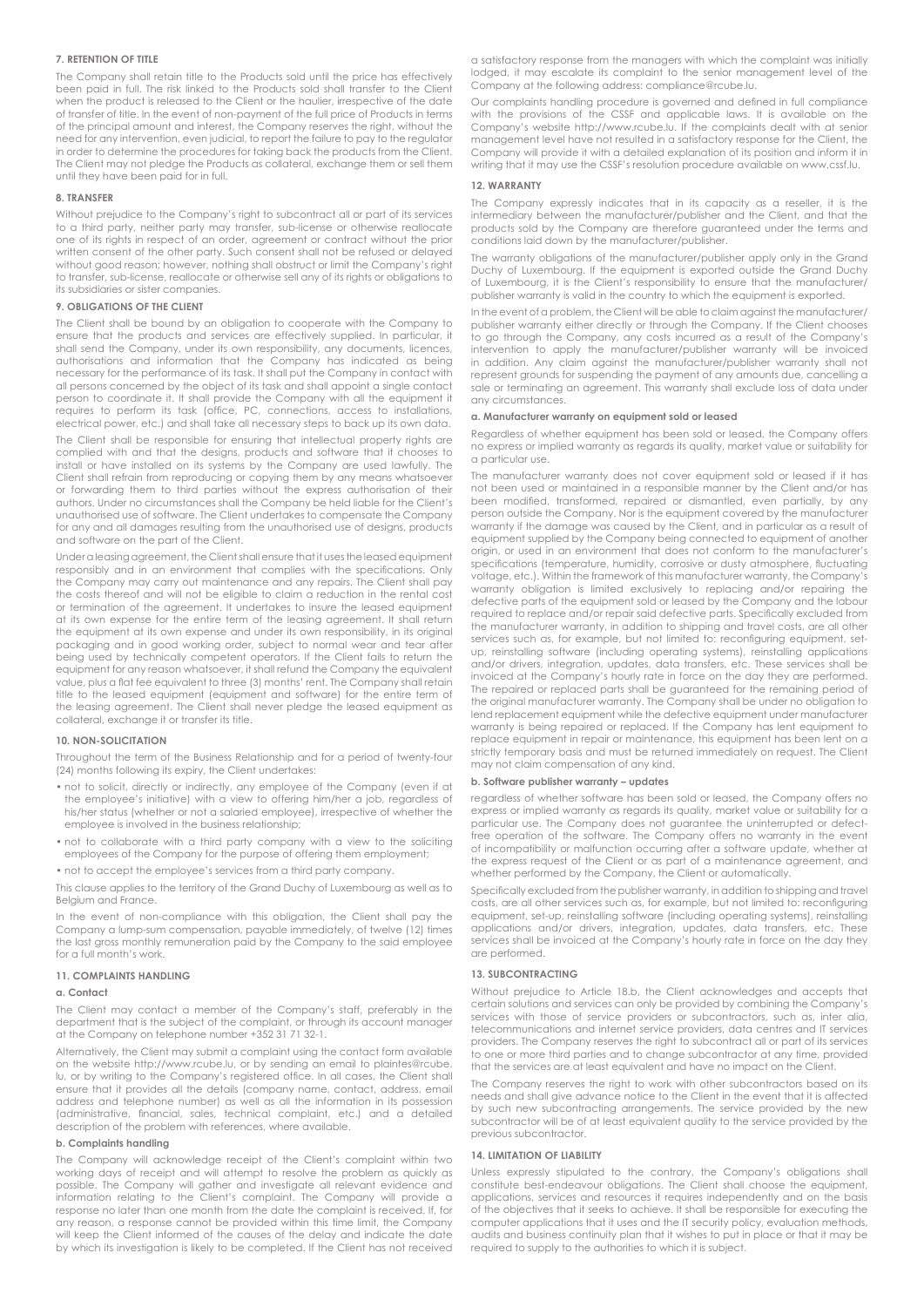The Client shall be responsible for the results obtained when using the equipment, applications, services and resources, and for the decisions it makes on whether or not to follow recommendations regarding procedures and operations that are specific to the activities of its business.

The Company shall not be required to pay compensation for indirect or intangible damages such as loss of production, loss of operation, loss of opportunity, loss of data or financial or commercial or other damages that may be the direct or indirect consequence of damage incurred following the installation, use or malfunction of the goods delivered.

The Company shall not be held liable for damage resulting from a delivery problem, damage to goods, a backup failure, a failure to implement updates, damage linked to technical non-conformity, incompatibility between equipment, vulnerability with respect to the telecommunications line, a breach in the firewall, equipment obsolescence or damage due to an external cause beyond the control of the Company, or force majeure. The Client shall be solely responsible for making backups of its operating systems, applications and data on a regular basis and, in any event, before any technical intervention.

Any action or claim of any kind whatsoever that may be made against the Company shall be time-barred after thirty (30) calendar days.

#### **15. INTELLECTUAL PROPERTY RIGHTS**

The Client will be authorised by the Company to use the services contracted throughout the term of the agreement and under the conditions agreed. This authorisation is personal, non-transferable and strictly limited to the Client's personal use. This agreement does not constitute an assignment to the Client of any intellectual property owned by the Company or its employees.

For the purposes of the execution of this agreement, the Client's intellectual property rights will be made available to the Company during the use of the services. The Client shall grant the Company and its employees a non-exclusive and non-transferable free right to use, process and store the information subject to these intellectual property rights throughout the term of the agreement, plus the time required to return the data to the Client, to carry out the data migration operations requested by the Client, or to exercise the right of retention.

The Client undertakes to use the equipment in accordance with the standards in force and the manufacturer's specifications, to strictly observe trademark law, the use of software licences and the publisher's specifications.

The Company cannot be held liable for non-compliance in the use or nonpayment of software licences it has not supplied. Any consequential damage that may result shall be the sole responsibility of the Client, and any resulting failure shall thus be its responsibility.

#### **16. FORCE MAJEURE**

Force majeure results from an unforeseeable, unavoidable event, entirely independent of the will of the Party invoking it, making it impossible, temporarily or permanently, to perform one or more obligations relating to the Business Relationship between the Company and its Clients.

The parties agree that force majeure shall include the following events in particular: adverse weather conditions, attacks, acts or omissions of a public authority, including changes in any regulations applicable to the performance of the services, limited access by a domain owner or manager, unrest, rebellions, insurrections, riots, wars, whether declared or not, acts of a similar nature, strikes, sabotage, theft, acts of vandalism, explosions, fires, lightning, floods and other natural disasters, failure of an operator and third party acts.

The Party wishing to claim force majeure must immediately and in writing (by<br>registered mail), notify the other Party, setting out and demonstrating in detail<br>the reasons for invoking force majeure, the effects of the forc on the performance of its obligations relating to the Business Relationship (total or partial, definitive or temporary inability to perform one or more obligations) and the probable duration of the non-performance due to force majeure.

If notification is not provided in the form and within the time limits prescribed above, the Parties shall refrain from invoking the consequences of any force majeure event. They therefore agree that such force majeure event cannot be recognised.

Neither of the Parties shall be held liable for loss, harm, delays, non-performance or partial performance of one or more obligations relating to the Business Relationship, caused directly or indirectly by force majeure, as defined above, provided that the Party invoking it has notified the other Party of the force majeure in the form and within the time limits set out above.

In particular, the obligations of the Party invoking force majeure and, in particular, the time limits required for the performance of its obligations, shall be suspended without incurring any liability whatsoever.

In addition, the Party invoking force majeure shall use all reasonable means to attempt to remedy it or, at the very least, to reduce its consequences and ensure the continuity of the Business Relationship.

If after a period of fifteen (15) calendar days from the receipt of the abovementioned notification by the other Party, the performance of all or part of the obligations relating to the Business Relationship, by the Party invoking force majeure, remains suspended due to the force majeure, the parties undertake to renegotiate the Business Relationship in good faith with a view to finding an alternative solution, applicable only during the existence of the force majeure as defined above, allowing the continuity of the Services despite the existence of the force majeure event. If such alternative solution cannot be agreed between the Parties, the Business Relationship will remain unchanged.

# **17. TERMINATION - SUSPENSION**

# **Notice period**

The Client has the right to terminate the Business Relationship by giving six (6) months' notice before the expiry date, by registered letter with acknowledgement of receipt.

The notice period shall take effect on the first (1st) of the month following the notification of termination.

If the Business Relationship is not terminated in the form and within the time limits set out above, it will be tacitly extended from year to year.

# **Early termination**

Before or after the commencement of the performance of the Business Relationship, it may be terminated before its expiry date by the Client, without having to provide any explanation, by payment to the Company of an indemnity equal to the total amount that the Client would have to pay if the performance of the Business Relationship had continued until its expiry date.

In accordance with Article 434 of CSSF Circular 18/698 of 23 August 2018, a Client with PSF (finance sector professional) authorisation may terminate the Business Relationship before its expiry date, with immediate effect, when justified by the interests of its investors, in return for the payment to the Company of the aforementioned indemnities.

# **Termination in the event of insolvency/liquidation**

Each Party shall have the right, without prejudice to its other rights and remedies and without being liable to pay any compensation, to terminate the Business Relationship with immediate effect, by registered letter with acknowledgement of receipt, if the other Party is declared insolvent or is being wound up, or is under a moratorium on payments, an arrangement with creditors or proceedings under national or foreign law of an equivalent or similar nature or effect. Evidence of this must be attached to the aforementioned notice of termination.

If the notice of termination is not provided in the aforementioned form and conditions, it will have no effect.

# **Termination for serious breach**

Either Party may terminate the Business Relationship with immediate effect, without court intervention or compensation, in the event of a serious breach by the other Party of any of its obligations, by registered letter with acknowledgement of receipt.

The serious grounds for termination with immediate effect that may be invoked by the Company include the following:

- hindrances and impediments to the performance of any Business Relationship;
- failure to pay or delay in payment by the Client in accordance with Article 6 "Prices, invoicing and payment terms";
- proven fraud, attempted fraud by the Client towards the Company.

Termination with immediate effect will only take effect if the Party wishing to invoke cancellation sends the other Party formal notice, by registered letter with acknowledgement of receipt, to comply with its obligations within thirty (30) calendar days.

If the shortcomings are not remedied within the thirty (30) day period as required, the contracting Party concerned may terminate the Business Relationship with immediate effect for serious breach, in accordance with the aforementioned provisions.

# **Termination for reasons of force majeure**

Each of the Parties may terminate any Business Relationship with immediate effect, without the intervention of a court of law and, in the event of a case of force majeure, as defined in Article 16 "Force majeure", suspend the performance of all obligations for more than six (6) months.

#### **Suspension**

Without prejudice to the article relating to termination for serious breach, the Company may unilaterally suspend the performance of any Business Relationship without any compensation being due to the Client on any grounds whatsoever, in the following cases (non-exhaustive list):

- the Client does not fulfil the obligations incumbent on it:
- failure to pay and/or delay in payments by the Client for any reason whatsoever;
- the Client is at the origin of a fraud or attempted fraud against the Company;
- the Client is subject to one or more enforcement proceedings, even as a precautionary measure, or is the subject of a lawsuit, which could affect its solvency, capacity and/or ownership of its property, preventing it from proceeding normally with the performance of the Business Relationship.

Suspension of the Business Relationship must be notified to the Client by the Company by registered letter with acknowledgement of receipt.

As a result of such suspension duly notified as described above, the Company shall have the right, in particular, not to deliver the Client's orders previously accepted.

The suspension will take effect until the cause justifying the suspension is remedied. **Effects of suspension and termination**

- In the event of suspension of any Business Relationship and in all cases of termination, for any reason whatsoever, all sums remaining due by the Client on the date of suspension or termination, respectively, will become payable immediately.
- In any event, the Client is obliged to pay:
- all amounts due for hardware and/or software ordered by the Company and which cannot be cancelled;
- all costs corresponding to the services, hardware and/or software provided;
- any other costs relating to the Company's personnel costs for staff assigned to the provision of services, hardware and/or software;
- any expenses incurred by the Company, including accrued interest, up to the date of suspension or termination, regardless of the reason.

#### **18. PROTECTION OF PERSONAL DATA**

The purpose of these specifications is to define the conditions under which the Company, acting in its capacity as a processor within the meaning of the European General Data Protection Regulation, undertakes to process the personal data in the manner defined below on behalf of the Client, in its capacity as the controller.

Within the ambit of their contractual relations, the Parties undertake to comply with the legislation applicable to the processing of personal data, including in particular Regulation (EU) 2016/679 of the European Parliament and of the Council of 27 April 2016, applicable since 25 May 2018.